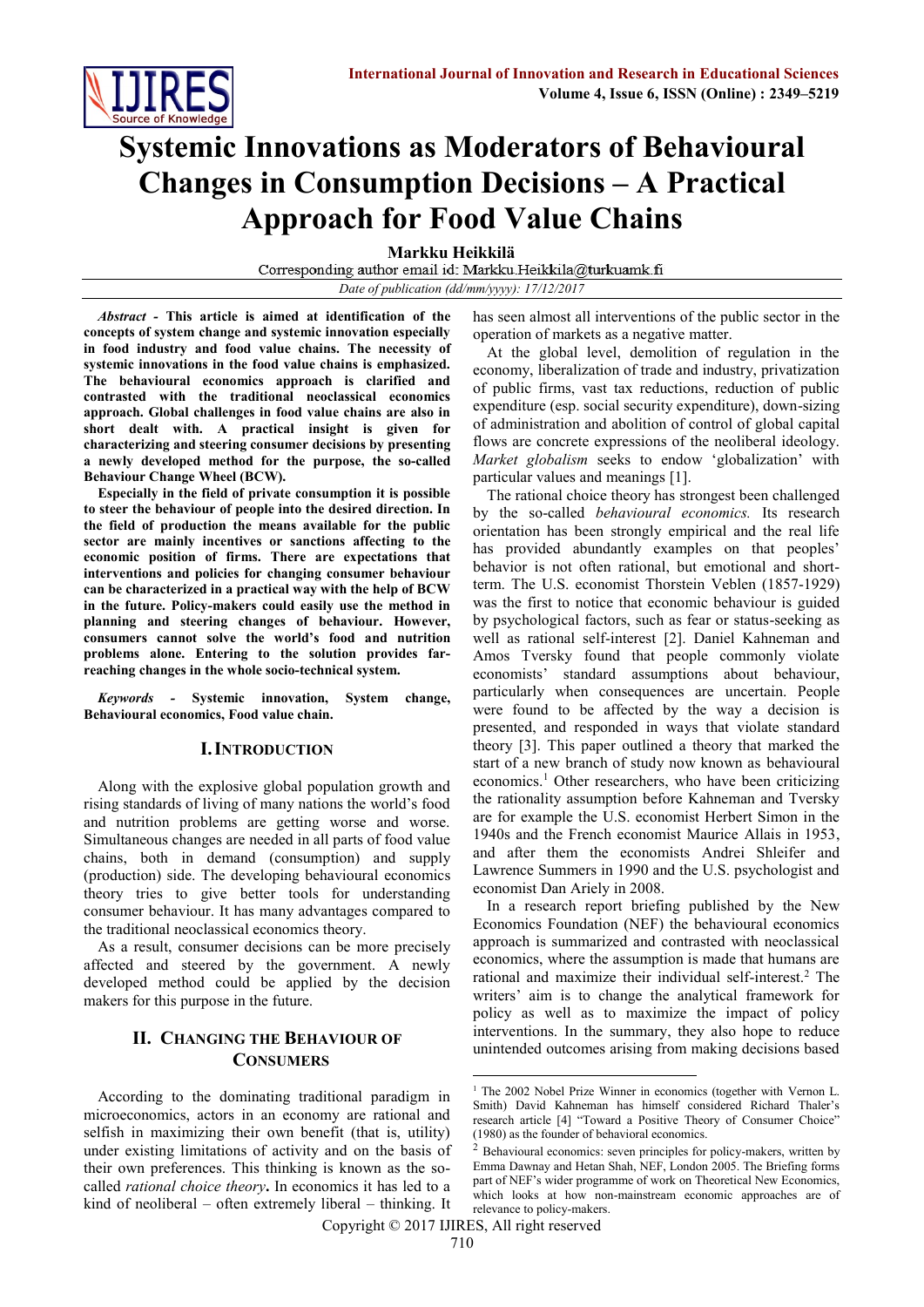

solely on a neoclassical economic analysis. The briefing lists seven principles for policy-makers. These should have effects on decision-making process:

- 1. Other people's behaviour matters
- 2. Habits are important
- 3. People are motivated to "do the right thing"
- 4. People's self-expectations influence how they behave
- 5. People are loss-averse
- 6. People are bad at computation
- 7. People need to feel involved and effective to make a change.

*Social learning* is a process by which we subconsciously take in the behaviour of others to learn how to behave. Having to make a conscious decision on how to behave, our sense of social identity is important [5]. Psychologist Albert Bandura showed that people learn by observing what others do [6]. Efforts to create a change in peoples' behaviour could be useful to focus on the types of people who will help promote wider change. Psychologists Tajfel, Billig and Turner have shown that part of our social identity comes from those groups with whom we associate [7]; [8]. To make a sustainable intervention in the consumer behaviour, policy-makers should consider shifting preferences in the medium term, instead of pursuing immediate effects. Once they have identified the particular behaviour they want to change, they can evaluate the role of social norms in influencing this behaviour.

The role of habits in changing behaviour must also be considered. The theories on changing habits generally involve first *unfreezing* the subconscious action and raising it to a conscious level. This is later followed by adopting the new behaviour.

People are motivated to "do the right thing". Neoclassical economics with its 'rational man' does not pay any attention to this. Experimental economists, in turn, have found that 'fairness' is often important to people [9]. Policy-makers should consider how people perceive the behaviour they are trying to change. This matter has a great importance when potential sanctions or rewards are planned. Several relevant examples to policy-makers are given in the paper *Introducing Procedural Utility: Not only What, but also How Matters* by Bruno Frey, Matthias Benz and Alois Stutzer [10].

Leon Festinger developed *the cognitive dissonance theory*, which states that people feel uncomfortable when they feel a clash or 'dissonance' between their actions and attitudes or values [11]. Policy-makers should use this knowledge to get people to make commitments, and as strong commitments as possible.

Neoclassical economics assumes that people are neutral to loss or gain, but they are expected to have a preference on risk; that is, they are either risk-takers or risk-avoiders. However, in behavioural economics theory it has been shown that people value losses more than gains [3]. For instance, peoples' 'willingness-to-pay' (or buying price) is not the same as their 'willingness-to-accept' (or selling price) in determining economic values for environmental costs and benefits. It is usual for the latter one (selling price) to be up to 20 times the first one (buying price) [12].

According to the NEF report briefing (Dawnay and Shah), we are bad at calculating things, especially probabilities, and our choices are strongly influenced by how a problem is presented to us (i.e. the framing effect). We also underestimate the importance or relevance of something that might happen in the distant future. We jump quickly to intuitive answers, which can be wrong, even to very simple mathematical questions [5]. Policies involving financial incentives or disincentives should take account of people's internal biases and intuition about probabilities.

A participatory approach to problem solving can be highly motivational and effective in encouraging behaviour change, as well as making people happier [5]. Policy-makers should note that contrary to the standard theory, too much information or choice could be counterproductive. They should be aware that people do not necessarily want more choice [5].

# **III. GLOBAL CHANGES IN FOOD VALUE CHAINS**

## *A. Globalization-induced Changes*

The globalization process has drastically changed traditional value chains of goods and services. National clusters have been broken down or at least splittered into ever smaller parts or components. In Finland, our ICT cluster and forest cluster serve as good examples of this.

In the world economy, the so-called Second Great Unbundling is underway [13]. This splittering of value chains is also seen as changes in operational structures of firms.<sup>3</sup> Enormous growth in many global networks and lengthening of food value chains have caused a situation, in which it has become more difficult to trace the origins of food. Organizing of a functioning food supply in all conditions meets ever greater challenges in the fields of technology, logistics, legislation as well as marketing.

The importance of food inspection as the guarantee of food safety and product quality is growing. Globally, the regulation of food chains is multi-level, containing local, regional, national and international regulations and orders. In this context, the future of local food and biodynamic food looks bright. Consumer attitudes and consumption habits are rapidly changing to this direction already. On the global scale the continuation of this positive change provides adequate availability of proper land for cultivation. The latest development in Africa and South America, where the foreign ownership of land is increasing, hampers the achievement of the goal. Local production and consumption of food would slower the centralization of food chains and prevent the growth of the influence of large producers. It might also have an effect on keeping food prices more moderate.

*B. Effects of the Climate Change and Population Growth*

 $\overline{\phantom{a}}$ 

<sup>&</sup>lt;sup>3</sup> The First Unbundling once made the Great Industrial Revolution

possible. It was the unbundling of production and consumption, which led to the rapid growth of world trade and economy.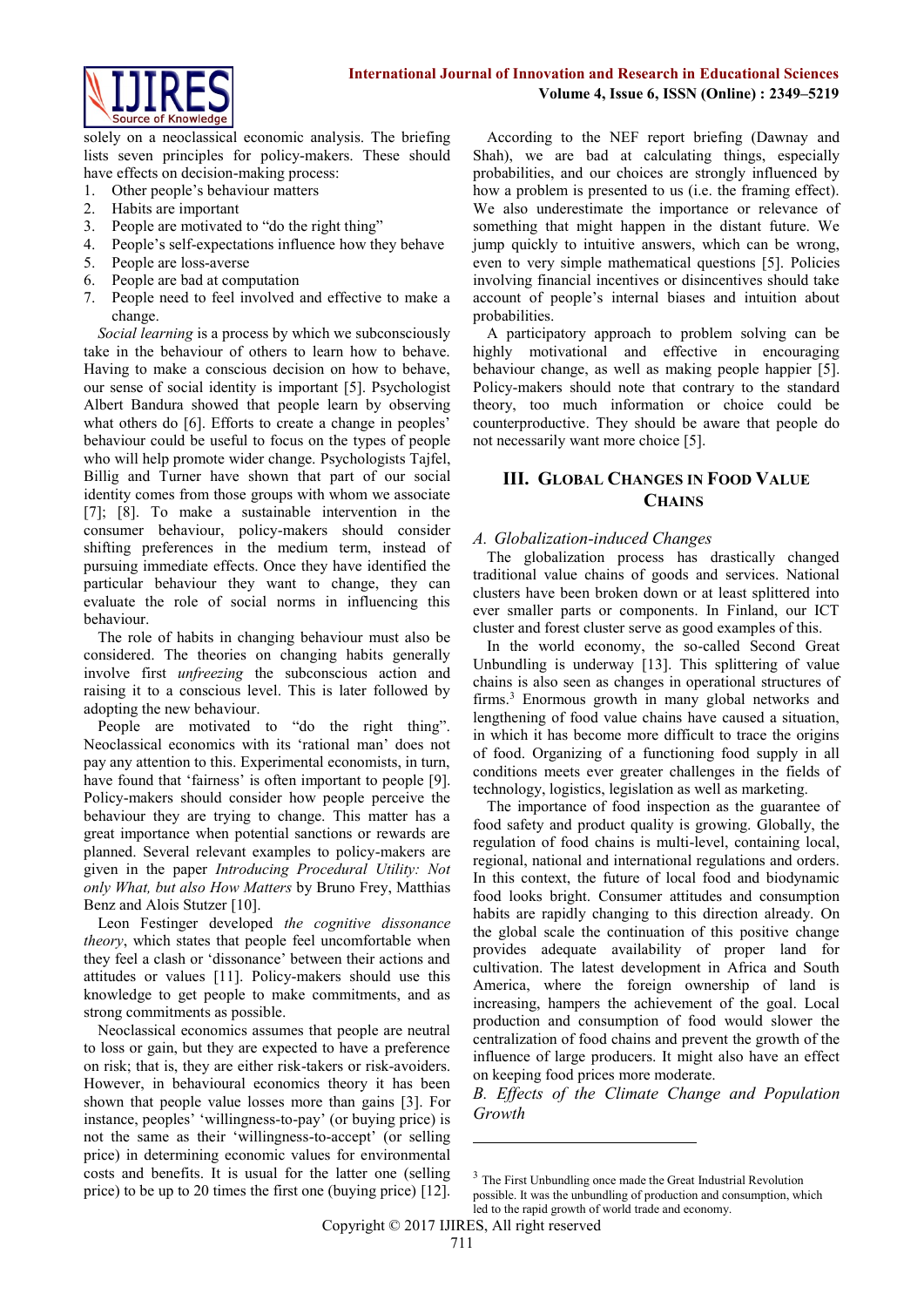

The commonly accepted view of researchers is that the climate change and the world population growth are the greatest challenges for adequate nourishment supply of humans in the future. Even now the ecosystems of the world are severely threatened. The main reasons are people's growing incomes and their current consumption models and trends.

Teagasc is Ireland's Agriculture and Food Development Authority in Carlow. Its task is to support innovations in agriculture and food sector and wider scientific innovations in bioeconomy, which improve profitability, competitiveness and sustainable development [14]; [15]. According to Teagasc, the changes needed to secure the sustainable utilization of scarce resources, do not only depend on technological breakthroughs, changes in consumer behaviour and renewal of markets, but also on a successful operation of some multilateral system of governance [16]. This system should be built first, because we have to answer questions like "Who will lead the change?" and "Who makes decisions?". We need international collective cooperation to meet the challenges. Even if GM (gene-modified) plants may in the future be an important means to improve crops and quality of food, they cannot alone solve the problems of nourishment supply and quality. It is clear that we need a systemic change covering the whole food chain.

## **IV. SYSTEM CHANGE AND SYSTEMIC INNOVATION**

## *A. System Change*

*A socio-technical system* consists of large amount of parts. Among these are prevailing technology, prevailing regulation, consumer choices and operation of markets, significance of culture, infrastructure and logistics networks. Many of these need supranational regulation, which can be realized by both public and private operators. Socio-technical systems are dynamically stable combinations of institutions, technologies, policies, science, culture, markets, regulations, practices and networks, which determine the normal progress and use of technologies [17]. Geels and Kemp have defined like this: "We understand systems at the sectoral level as sociotechnical systems, made up by a cluster of elements, involving technology, science, regulation, user practices, markets, cultural meaning, infrastructure, production and supply networks. This cluster of elements forms a sociotechnical system." [18]. Geels and Schot [19] have created a model of socio-technical change, by which changes of the system (or regime) can be assessed.

Such external factors as the climate change and its effects on living on the Earth pose pressures to the prevailing socio-technical system. They strengthen sustainable alternatives of production and consumption. Socially responsible firms are successful and firms with a weaker responsibility are suffering, so as to gradually loose their competitive positions and disappear.

*A system change* is always a wide-ranging simultaneous change of operational models, structures and their interactions. In food value chains it would mean a change

that has effects on the whole chain, from agriculture to the consumer. An example of the complexity of a systemic change could be GM food stuffs. Their widespread introduction would provide a social change that is multidimensional. It would contain changes in technologies, legislation, education, production and consumer attitudes. The matter is connected with the functioning of several socio-political sectors in a very complex way. Their mutual interaction would enable a change, that is systemic by its character. It would provide new connections between various policies and their coordination for changing the system in the long run.

## *B. Systemic innovation*

System approaches emphasize interaction and interdependence between various actors [20]. Innovation in firms takes place in interaction and interdependence with their environment. System approaches cover both product and process innovations. They also emphasize the importance of institutions. They are not formal theories, but sooner approaches or conceptual structures.

*Systemic innovation* as a concept derives from the research of business management and technology management, which is one of the three research orientations of systems. The others are the innovation systems research and the research of socio-technical system change. A systemic innovation is a product, service or solution that is tightly connected with surrounding systems and environment. Different from an autonomous innovation, the development and commercialization of a systemic innovation provide changes in supporting products, services, operational practices and infrastructure [20].

Systemic innovations are necessary for producing and governing changes of the socio-technical system. Productivity and the objective of economic growth guide us further according to pressures set by international competitiveness. However, they are superseded in preference order by the objective of sustainable development. This means that long-term goals are preferred to short-term profit objectives. It also means a great change in human behavior both in market demand and market supply. To change behavior is difficult and slow, but changes have clearly already started.

Chapter 1 of this paper dealt with the characteristics of consumer behaviour. The changes needed are far-reaching. In the following I try to give some examples about fields that necessarily need those changes. First, changes of cultivation habits and methods are necessary to secure nutrition and its quality in the future for the growing global population. This may mean an introduction of more productive and disease-resistant GM plants and an introduction of totally new regions for cultivation. Second, production methods must become more effective than they are today. Third, food safety has to be improved, so that for example the origin of food is always known to consumers. Fourth, the food chain has to be shortened in most cases, and in that way fasten the flow of food to the consumers. Fifth, responsibility certificates and criteria must be introduced widely also at the international level, in the European Union as well as in the global food trade.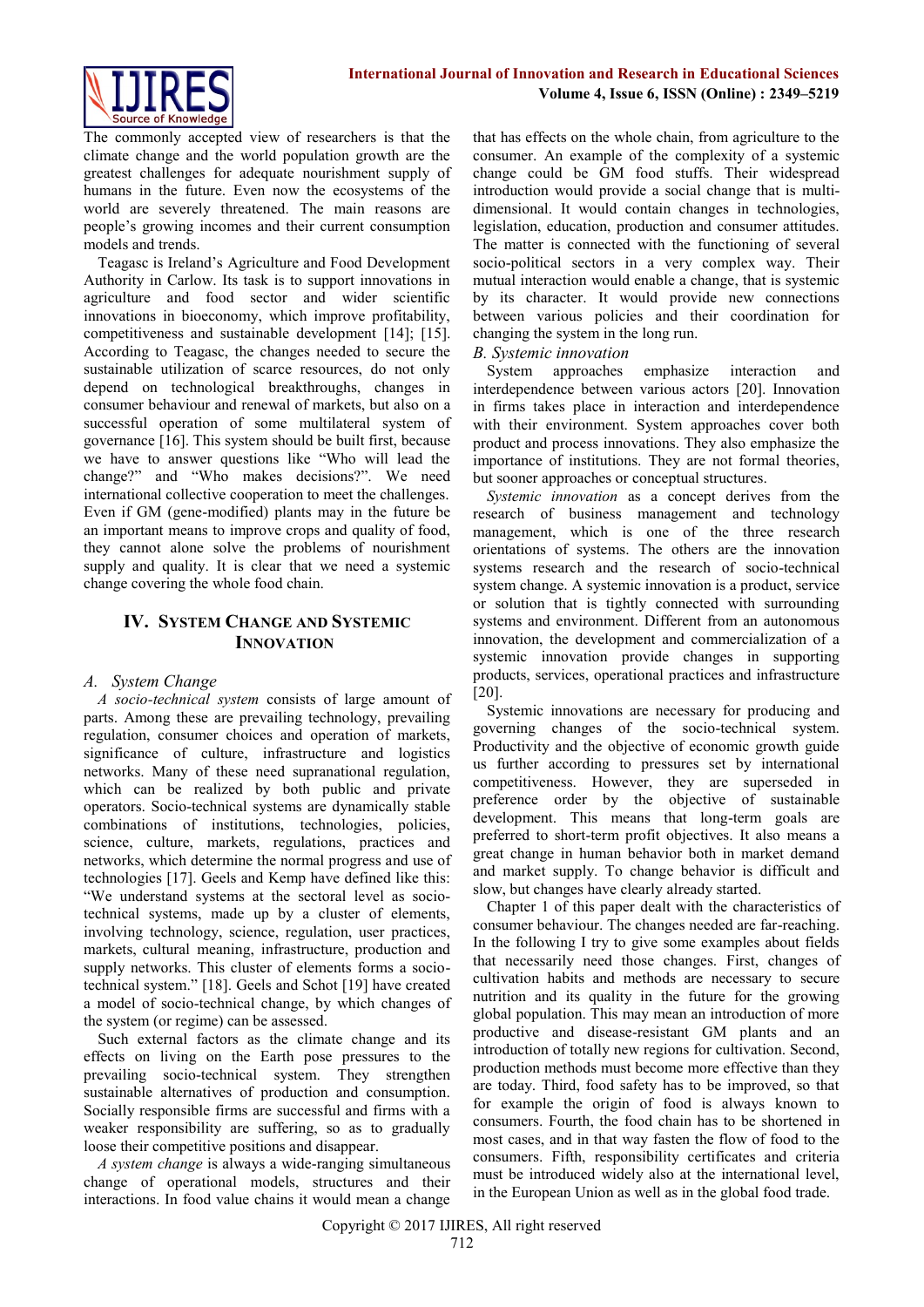

Sixth, company image and brand image should be built on the principles of sustainable development, and should be binding. The public sector must have a dominant role in controlling these in the future. Seventh, new products and product improvements promoting new consumption and production models must be launched as results of innovation processes. The same applies to new services and service concepts. Eighth, the business opportunities of national, or local, farmers and production plants functioning near to the origin of food must be strengthened. This provides regulation activities of the public sector, in order to challenge the power of global food conglomerates in food chains in domestic markets. Ninth, in the field of trade competition must be increased to make the position of consumers stronger. Tenth, new more effective logistical solutions must be developed.

## **V. A NEW METHOD FOR CHARACTERIZING AND STEERING CHANGES OF BEHAVIOUR**

Producing new practices provides often also interventions intended for changing existing and traditional models of behaviour. These are usually public sector interventions in order to affect an observed misbehavior. Especially in consumer behavior it is possible to steer people's courses of action into desired direction. For classifying and combining interventions with an analysis of desired behavior we need a proper method. Few published intervention evaluations refer to formal documentation describing the content and delivery of an intervention and are seldom reported by researchers or practitioners in enough detail to replicate them [21]. Thus, we are often left knowing very little about the details of an intervention or the functional relationship between the components of the intervention and outcomes [21].

Three researchers have constructed a method by which interventions were characterized reliably within the English Department of Health's 2010 tobacco control strategy and the National Institute of Health and Clinical Excellence's guidance on reducing obesity [22]. *The Behaviour Change Wheel (BCW)* is based on a comprehensive analysis of behaviour. With the help of it, we can find out the needed provisions for achieving the desired behaviour.

To achieve its goal, a framework for characterizing interventions should be *comprehensive*: it should apply to every intervention that has been or could be developed. Second, the framework needs to be *coherent* in that its categories are all exemplars of the same type of entity and have a broadly similar level of specificity. In addition, the categories should be able to be linked to specific behaviour change mechanisms that in turn can be linked to the model of behaviour [22].

The researchers have described a circle called the BCW, in the middle of which is *the behaviour system.* It includes three factors, which are conditions for an individual (or a consumer): *capability, motivation, and opportunity.* The researchers call these *the COM-B system* (Fig. I).



Fig. I. The COM-B system [22]

They constitute the core of the BCW. In this 'behaviour system', capability, opportunity, and motivation interact to generate behaviour that in turn influences these components.

*Capability* is defined as the individual's psychological and physical capacity to engage in the activity concerned. It includes having the necessary knowledge and skills. *Motivation* is defined as all those brain processes that energize and direct behaviour. They may be either habitual, emotional or analytical processes. *Opportunity* is defined as all the factors that lie outside the individual that make the behaviour possible or prompt it [22]. A given interaction might change one or more components in the behaviour system.

Around the core in the Behaviour Change Wheel (Fig. II) are located *nine intervention functions,* which aim to improve behaviour by affecting one or more of the previous conditions. The functions are: education, persuasion, incentivisation, coercion, training, restriction, environmental restructuring, modeling, and enablement. Around the first circle of functions is another circle. On this circle are located *policies,* which make interventions possible. Policy options are respectively: communication/marketing, guidelines, fiscal measures (taxation), legislation (fines), service provision, and environmental/social planning.



Fig. II. The Behaviour Change Wheel [22]

A systematic search of electronic databases and consultation with behaviour change experts were used to identify frameworks of behaviour change interventions. These were evaluated according to three criteria: comprehensiveness, coherence, and a clear link to an overarching model of behaviour. A new framework was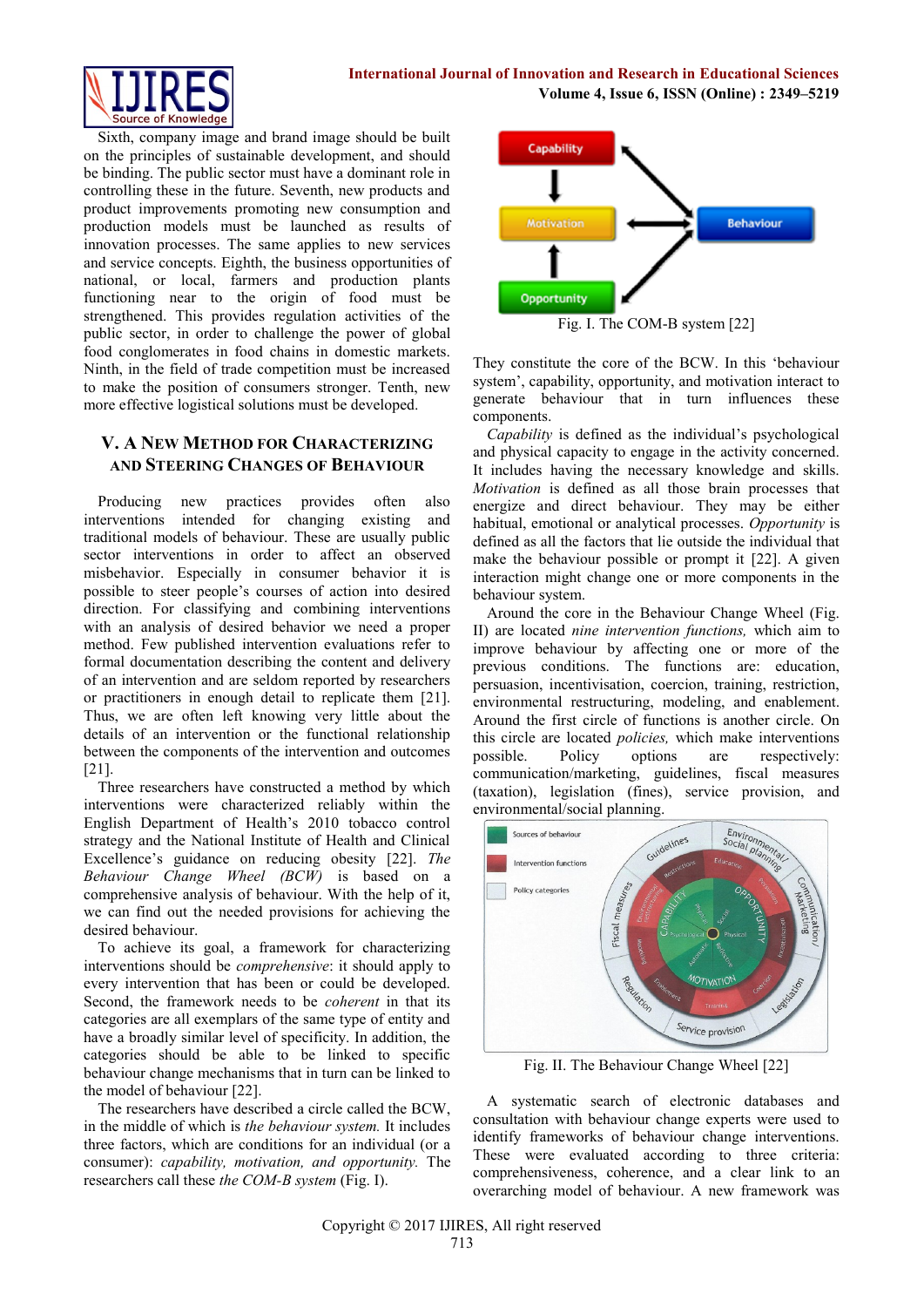

developed to meet these criteria. The reliability with which it could be applied was examined in two domains of behaviour change: tobacco control and obesity [22].

Nineteen frameworks were identified covering nine intervention functions and seven policy categories that could enable these interventions. None of the frameworks reviewed covered the full range of intervention functions or policies, and only a minority met the criteria of coherence or linkage to a model of behaviour. The BCW was used reliably to characterize interventions within the English Department of Health's 2010 tobacco control strategy and the National Institute of Health and Clinical Excellence's guidance on reducing obesity [22].

The researchers concluded that interventions and policies to change behaviour can be usefully characterized by means of a BCW comprising a 'behaviour system' at the hub, encircled by intervention functions and then by policy categories. According to them research is needed to establish how far the BCW can lead to more efficient design of effective interventions.

## **VI.CONCLUSION**

The theory of behavioural economics has much to give for a better understanding of consumer behaviour and encouraging behaviour changes. These changes are needed to meet the global challenges ahead.

The BCW model described seems to apply quite well to designing and steering policies and interventions in private consumption decisions. It seems that policy options and intervention functions could be very similar in affecting food consumption decisions. Consumers are the ultimate decision-makers in food value chains. Long-term sustainable changes in consumer behaviour are therefore very important and extremely actual. However, consumption is only a part of the chain and consumers cannot solve the world's food problem alone.

Many big changes are needed along the whole food chain, as was shown. Systemic innovations are necessary for producing those changes and governing them in the best possible way. New innovations in food value chains from cultivation of food to consumers' tables should be strongly supported with government policies all over the world. Local production near to the origins of food and near to its consumers should be enhanced.

#### **REFERENCES**

- [1] M. Steger, *Globalization. A Very Short Introduction*. 3<sup>rd</sup> ed. Oxford: Oxford University Press, 2013, p.104.
- [2] *The Economics Book*. London: Dorling Kindersley Limited, 2012, p.136.
- [3] D. Kahneman, and A. Tversky , "Prospect Theory: an Analysis of Decision under Risk," in Econometrica, Vol. 47, No. 2, March 1979, pp. 263-292.
- [4] R.H. Thaler, "Toward a Positive Theory of Consumer Choice," in Journal of Economic Behavior and Organization, Volume 1, Issue 1, March 1980, pp. 39-60.
- [5] E. Dawnay, and H. Shah, *Behavioural economics: seven principles for policy-makers. Theoretical new economics 1.* London: NEF (New Economics Foundation), 2005.
- [6] A. Bandura, *Social Learning Theory.* Englewood Cliffs, New Jersey: Prentice Hall, 1977.
- [7] H. Tajfel, M. Billig, R. Bundy, and C. Flament "Social categorization and intergroup behaviour" in *European Journal of Social Psychology*, 1, 1971, pp. 149-177.
- [8] H. Tajfel, and J. Turner, "The social identity theory of intergroup behavior" in S. Worchel and L. W. Austin (eds.) *Psychology of Intergroup Relations* (Chicago: Nelson-Hall, 1986.
- [9] I. Ajzen, L.H. Rosenthal, and T.C. Brown, "Effects of Perceived Fairness on Willingness to Pay" in *Journal of Applied Social Psychology*, Vol. 30, Issue 12, 2000, pp. 2439-2450.
- [10] B.S. Frey, M. Benz, and A. Stutzer, "Introducing Procedural Utility: Not only What, but also How Matters" in *Journal of Institutional and Theoretical Economics 160*, 2004: pp. 377-401.
- [11] L. Festinger, *A Theory of Cognitive Dissonance.* Stanford: University of California Press, 1957.
- [12] D. Pearce,"The Role of 'Property Rights' in Determining Economic Values for Environmental Costs and Benefits," Report to the Environment Agency, 2002. Available: http://citeseerx.ist. psu.edu/viewdoc/summary?doi=10.1.1.506.4709.
- [13] R. Baldwin, "Globalisation: The Great Unbundling(s)." Helsinki: The Economic Council of Finland, Prime Minister's Office, 2006. Available: http://appli8.hec.fr/map/files/globalisationthe greatunbundling(s).pdf.
- [14] Teagasc, 2017a. Available: http://www.teagasc.ie.
- [15] D. Rotman, "Why We Will Need Genetically Modified Foods." in *MIT Technology Review*, Vol.117, No.1.Massachusetts Institute of Technology, 2014, pp.28-37.
- [16] Teagasc 2017b. Teagasc Statement of Strategy 2017-2020: pp. 5, 12, 18-19. Available: https://www.teagasc.ie/media/website/ publications/2017/Statement-of-Strategy-2017-2020.pdf.
- [17] A. Rip, and R. Kemp, "Technological change." In S. Rayner, and E.L. Malone (eds.) *Human choice and climate change*, Columbus, Ohio: Battelle Press, 1998, pp. 327-399.
- [18] F.W. Geels, and R. Kemp, "Dynamics in socio-technical systems. Typology of change processes and contrasting case studies." in *Technology in Society 29,* 2007, pp. 441-455.
- [19] F.W. Geels, and J. Schot, "Typology of Sociotechnical Transition Pathways." in *Research Policy 36,* 2007, pp. 399- 417.
- [20] M. Nieminen, V. Valovirta, and A. Pelkonen, *Systeemiset innovaatiot ja sosiotekninen muutos (Systemic innovation and socio-technical change). Kirjallisuuskatsaus.* VTT Tiedotteita – Research Notes 2593, Helsinki: VTT, 2011.
- [21] S. Michie, D. Fixsen, J.M. Grimshaw, and M.P. Eccles, "Specifying and reporting complex behaviour change interventions: the need for a scientific method," in<br> *Implementation Science*, 2009, 4:40. Available: *Implementation Science,* 2009, 4:40. Available: http://www.implemen tationscience.com/content/4/1/40.
- [22] S. Michie, M. van Stralen, and R. West, "The behaviour change wheel: A new method for characterizing and designing behaviour change interventions.," in *Implementation Science* 2011, (6):42. Available: http://www.implementationscience.com/ content/6/1/42.

## **AUTHOR'S PROFILE**

#### **Markku Heikkilä**

Senior Lecturer, M.Sc.(Econ.), at the Turku University of Applied Sciences, Joukahaisenkatu 3, 20520 Turku, Finland. E-mail: [markku.heikkila@turkuamk.fi.](mailto:markku.heikkila@turkuamk.fi) Ph.D. (Econ.) studies at the University of Turku, Turku School of Economics and Business Administration. Main teaching fields: economics, international economics, corporate finance, and international financial markets. Visiting professor at the Fachhochschule Trier, Germany, 2003 and 2005, at the Oberbayerische Technische Hochschule, Regensburg, Germany, 2007 and 2009, and at the Mykolas Romeris University, Vilnius, Lithuania, 2017.

He has a 40 years teaching career. University of Turku, Faculty of Law, Lecturer in Economics, 1980-1989. City of Turku, Commercial College of Turku, Senior Lecturer, 1977-1996. Turku University of Applied Sciences, Senior Lecturer, 1996 -

Mr. Heikkilä was elected Teacher of the Year 2006 at the Turku University of Applied Sciences. He has been included in the Marquis 'Who's Who in the World' Directory, editions 2008-2017. Among his recent publications are: (1) Heikkilä M., Systemic innovations in food industry. Part 1: Global changes and trends in value chains. TUAS

Copyright © 2017 IJIRES, All right reserved